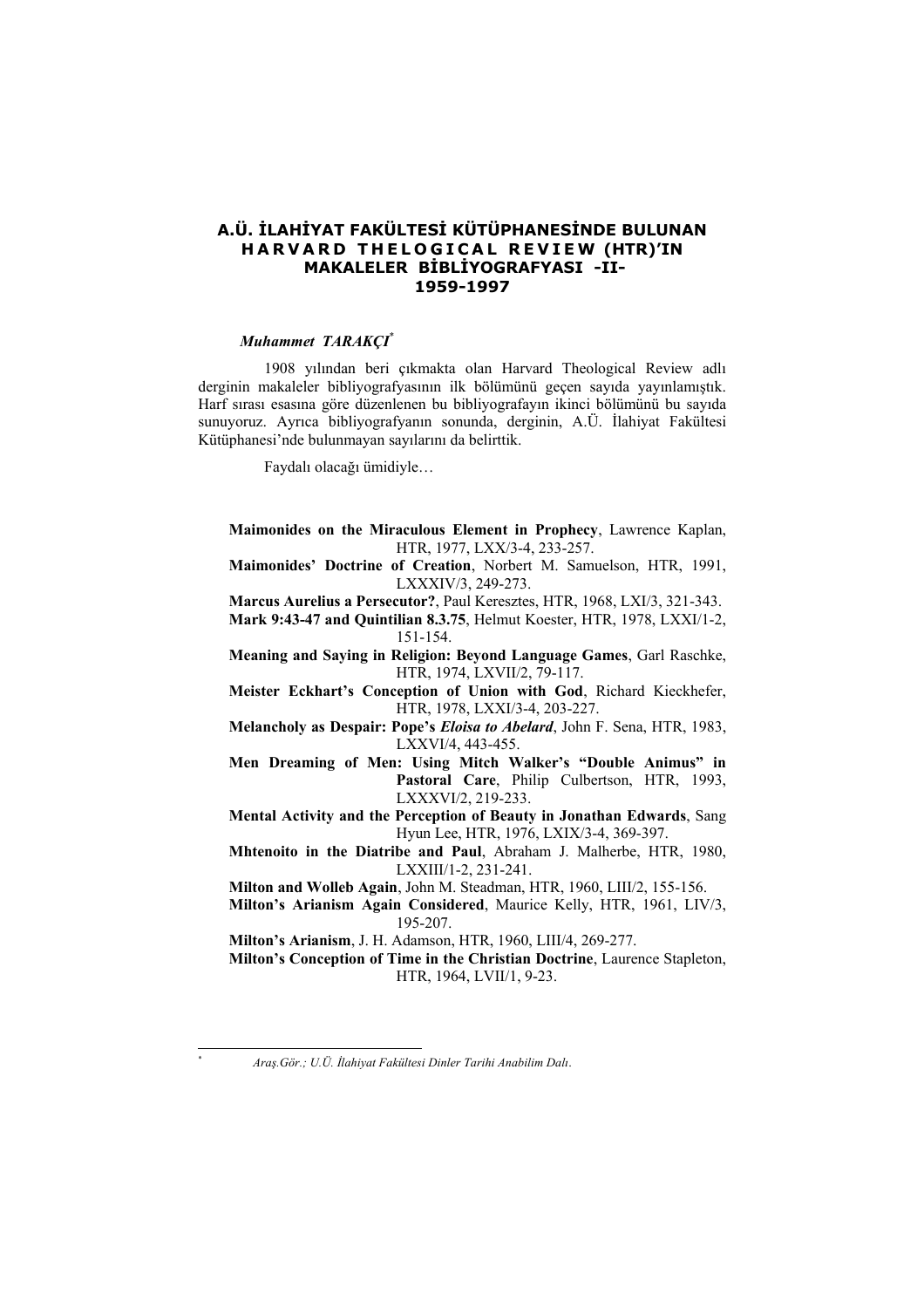- **Modernism as the Final Phase of Americanism: William L.Sullivan, American Catholic Apologist, 1899-1910**, R. Scott Appleby, HTR, 1988, LXXXI/2, 171-193.
- **Monopolar Theism and the Ontological Argument**, H. C. McDonald, HTR, 1965, LVIII/4, 387-417.
- **More Evidence that George Joye Wrote the Souper of the Lorde**, William A. Clebsch, HTR, 1962, LV/1, 63-66.
- **Mortality and Contemporary Literature**, Amos N. Wilder, HTR, 1965, LVIII/1, 1-21.
- **Most Tender and Fairest of Woman: A Study in the Transmission of Aggada**, Burton L. Visotzky, HTR, 1983, LXXVI/4, 403-419.
- **Myth and History in Eusebius's De vita Constantini: Vit. Const. 1.12 in Its Contemporary Setting**, Michael J. Hollerich, HTR, 1989, LXXXII/4, 421-447.
- **Neo-Latin Verse-Translations of the Bible**, W. Leonard Grant, HTR, 1959, LII/3, 205-211.
- **New Light on Aelred's Immersion**, Roger G. Cooper, HTR, 1976, LXIX/3-4, 416-421.
- **New Light on the "Chaldaean Oracles"**, E. R. Dodds, HTR, 1961, LIV/4, 263-275.
- **New Manuscript Discoveries for the Literary Heritage of Mose bar Kepha**, Arthur Vööbus, HTR, 1975, LXVIII/3-4, 377-385.
- **New Testament Textual Criticism Past, Present and Future: Reflections on the Alands'** *Text of the New Testament*, Eldon Jay Epp, HTR, 1989, LXXXII/2, 213-231.
- **Nikolaus von Amsdorf on Vessels of Wrath and Vessels of Mercy: A Lutheran's Doctrine of Double Predestination**, Robert Kolb, HTR, 1976, LXIX/3-4, 325-345.
- **Nimrod Before and After the Bible**, K. van der Toorn, HTR, 1990, LXXXIII/1, 1-31.
- **Norman Perrin and the Relation of Historical Knowledge to Faith**, Amos N. Wilder, HTR, 1989, LXXXII/2, 201-213.
- **Notes on the Biography of St. Edmund of Abingdon**, J. C. Russell, HTR, 1961, LIV/3, 147-159.
- **On a Newly Published Divorce Bill from the Judaean Desert**, Tal Han, HTR, 1996, LXXXVIV/2, 195-203.
- **On Breaking Teeth**, Jo Ann Hackett and John Huehnergard, HTR, 1984, LXXVII/3-4, 259-277.
- **On Hidden Hatred and Open Reproach: Early Exegesis of Leviticus 19:17**, James L. Kugel, HTR, 1987, LXXX/1, 43- 63.
- **On Honi the Circle-Maker: A Demanding Prayer**, Judah Goldin, HTR, 1963, LVI/3, 233-239.
- **On Matthew 23:27-28**, Samuel Tobias Lachs, HTR, 1975, LXVIII/3-4, 385- 389.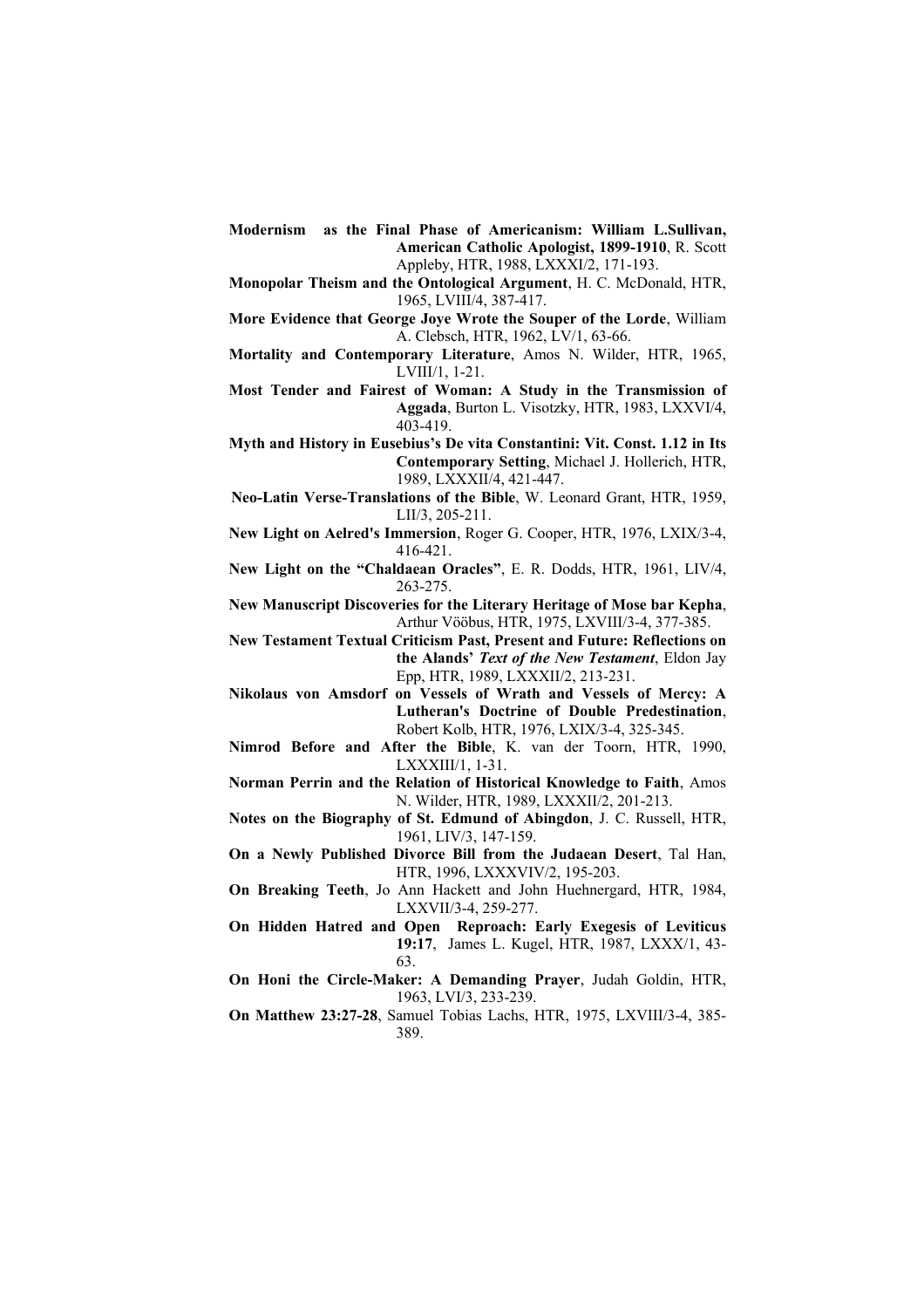- **On Separating Life and Death: An Explanation of Some Biblical Laws**, Calum M. Carmichael, HTR, 1976, LXIX/1-2, 1-9.
- **On the Holy Road: The Beat Movement as Spiritual Protest**, Stephen Prothero, HTR, 1991, LXXXIV/2, 205-225.
- **On the Meaning of "God" : Transcendence without Mythology**, Gordon D. Kaufman, HTR, 1966, LIX/2, 105-133.
- **On the Meaning of the Term "Jew" in Greco-Roman Inscriptions**, Ross S. Kraemer, HTR, 1989, LXXXII/1, 35-55.
- **On the Origin of the Rotas-Sator Square**, Duncan Fishwick, HTR, 1964, LVII/1, 39-55.

*On the Sin of Adam and Eye***: A Little-Known Defense of Marriage and Childbearing by Ambrosiaster**, David G. Hunter, HTR, 1989, LXXXII/3, 283-301.

- **On the Term Phylacteries (Matt 23:5)**, Jeffrey H. Tigay, HTR, 1979, LXXII/1-2, 45-55.
- **On the Unity of Orphic and Milesian Thought**, Aryeh Finkelverg, HTR, 1986, LXXVIV/4, 321-337.

**On the Uses of Heresy: Leonard Feeney, Mary Douglas and the Notre Dame Football Team**, Mark Massa, HTR, 1991, LXXXIV/3, 325-343.

**Once More-Statistic and Q**, Charles E. Carlstor and Dennis Norlin, HTR, 1971, LXIV/1, 59-79.

**Ordination and Appointment in the Period of the Temple**, Hugo Mantel, HTR, 1964, LVII/4, 325-347.

**Original Sin as the Evil Inclination -A Polemicist's Appreciation of Human Nature-**, Jeremy Cohen, HTR, 1980, LXXIII/3-4, 495-521.

- **Oxyrhynchus Papyrus 655 Reconsidered**, Robert A. Kraft, HTR, 1961, LIV/4, 253-263.
- **Paganism in the Greek World at the End of Antiquity: The Case of Rural Greece and Anatolia**, Frank R. Trombley, HTR, 1985, LXXVIII/3-4, 327-353.
- **Paganism to Christianity in Anglo-Saxon England**, William A. Chaney, HTR, 1960, LIII/3, 197-219.
- **Paradise Revisited (2 Cor 12:1-12): The Jewish Mystical Background of Paul's Apostolate Part 1: The Jewish Sources**, C. R. A. Morray Jones, HTR, 1993, LXXXVI/2, 177- 219.
- **Patristic Tradition and Psychological Image in Bunyan's Three Shining Ones at the Cross**, James F. Forrest, HTR, 1975, LXVIII/1, 61-67.
- **Patterns of Religion in Paul and Rabbinic Judaism: A Holistic Method of Comparison**, E. P. Sanders, HTR, 1973, LXVI/4, 455-479.
- **Paul and the Jesus Tradition: It Is Time for Another Look**, Stephen J. Patterson, HTR, 1991, LXXXIV/1, 23-43.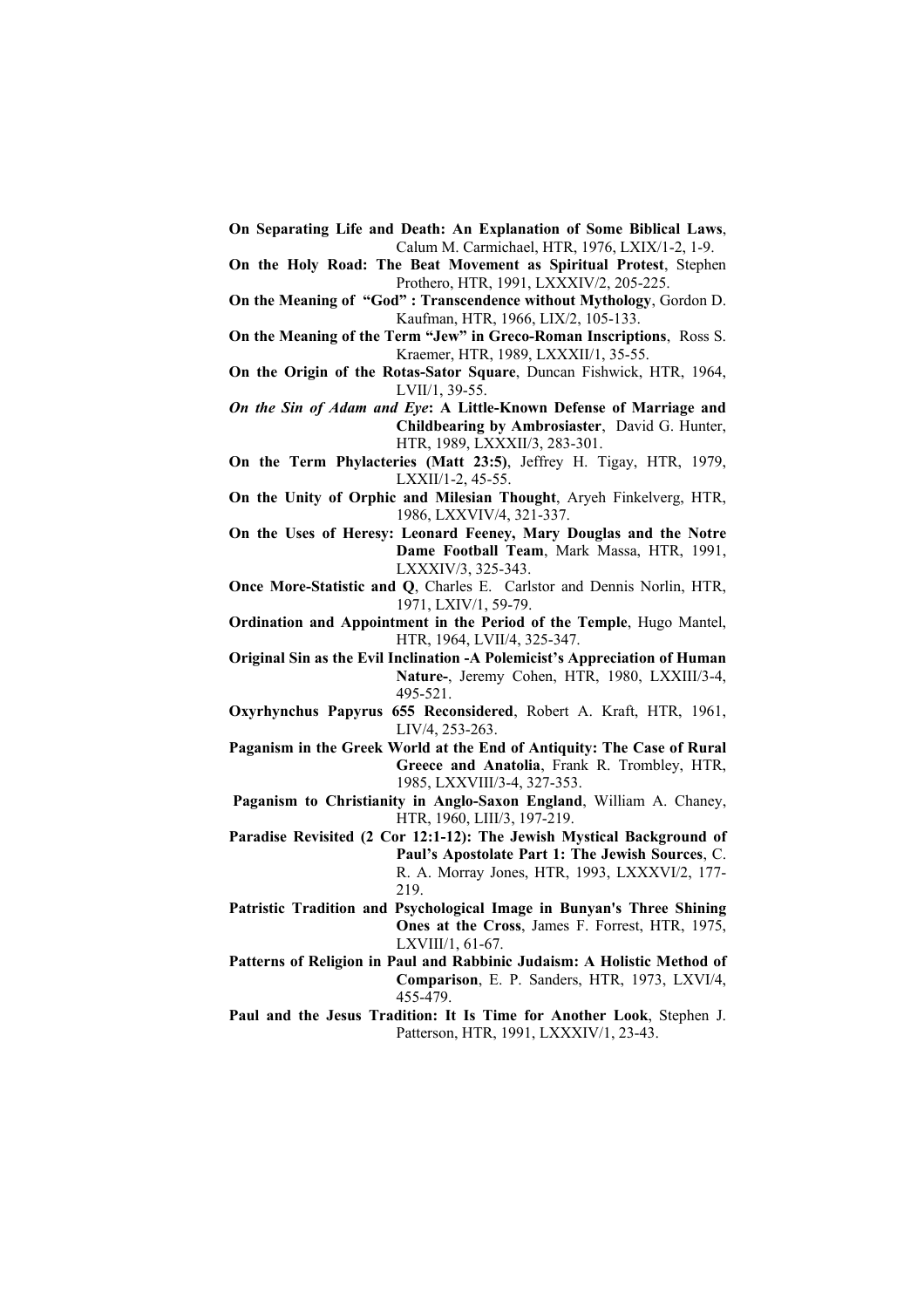- **Paul and the Pagan Cults at Isthmia**, Oscar Broneer, HTR, 1971, LXIV/2-3, 169-189.
- **Paul's Argumentation in Galatians 1-2**, Johan S. Vos, HTR, 1994, LXXXVII/1, 1-17.
- **Paul's Epistle to Philemon: Toward an Alternative** *Argumentum*, Allen Dwight Callahan, HTR, 1993, LXXXVI/4, 357-377.
- **Pauline Worship as Seen by Pagans**, Morton Smith, HTR, 1980, LXXIII/1-2, 241-251.
- **Paul's** *Abschiedsrede* **in the Acts of the Apostles**, Thomas L. Budesheim, HTR, 1976, LXIX/1-2, 9-31.
- **Paulsen on Augustine: An Incorporeal or Nonanthropomorphic God?**, Kim Paffenroth, HTR, 1993, LXXXVI/2, 233-235.
- **Pharisaic Dominance Before 70 CE and the Gospels Hypocrisy Charge (Matt 23:2-3)**, Steve Mason, HTR, 1990, LXXXIII/4, 363-383.
- **Pierre D'Ailly and the Absolute Power of God**, Francis Oakley, HTR, 1963, LVI/1, 59-75.
- **Plato's Language of Love and Female**, Margalit Finkelberg, HTR, 1997, XC/3, 231-263.

**Pluralism and the American Mainstream: The View from the World's Parliament of Religions**, Richard Hughes Seager, HTR, 1989, LXXXII/3, 301-325.

- **Pneumatikos vs. Psychikos: Distinctions of Spiritual Statues among the Corinthians**, Richard A. Horsley, HTR, 1976, LXIX/3-4, 269-289.
- **Poetry, Personality and the Divinity School Address**, David M. Robinson, HTR, 1989, LXXXII/2, 185-201.
- **Political Theology and Secularization: Theory in Germany, 1918-1939: Emanuel Hirsch as a Phenomenon of His Time**, John Stroup, HTR, 1987, LXXX/3, 321-369.
- **Politics, Tradition, History: Rabbinic Judaism and the Eighteenth-Century Struggle for Civil Equality**, Edward Breuer, HTR, 1992, LXXXV/3, 357-385.
- **Portraits of Jesus in Contemporary North American Scholarship**, Mareus J. Borg, HTR, 1991, LXXXIV/1, 1-23.
- **Prayer and Ethics: Reflections on Calvin and Barth**, John Kelsay, HTR, 1989, LXXXII/2, 169-185.
- **Pre-Islamic Monotheism in Arabia**, Hamilton A. R. Gibb, HTR, 1962, LV/4, 269-281.

**Present and Future Life**, John Hick, HTR, 1978, LXXI/1-2, 1-17.

- **Prolegomena to a Dissolution to the Problem of Suffering**, George Denis O'Brien, HTR, 1964, LVII/4, 301-325.
- **Prophecy and Justice in the Modern Encyclical Literature**, B. Andrew Lustig, HTR, 1990, LXXXIII/4, 435-447.
- **Protestant Clergymen and American Destiny I. Promise and Judgment, 1781-1800**, James H. Smylie, HTR, 1963, LVI/3, 217-233.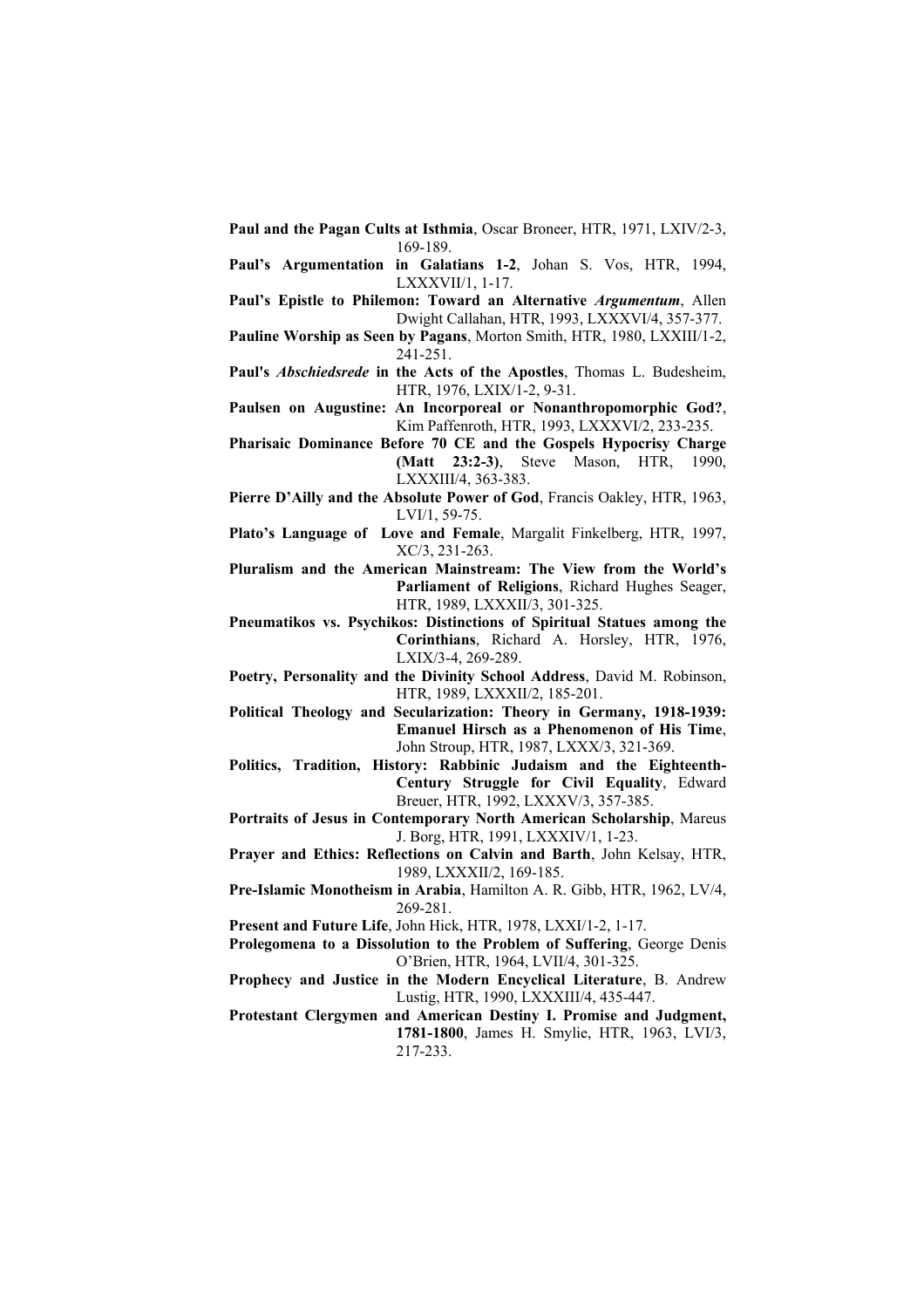- **Protestant Clergymen and American Destiny II. Prelude to Imperialism, 1865-1900**, John Edwin Smylie, HTR, 1963, LVI/4, 297-313.
- **Psalm 89: A Lament over the Davidic Ruler's Continued Failure**, Richard J. Clifford, HTR, 1980, LXXIII/1-2, 35-49.
- **Pseudo-Jerome in the Commentary of Andrew of St. Victor on Samuel**, A. Saltman, HTR, 1974, LXVII/3, 195-255.
- **Public Theology and Counter Public Spheres**, Owen C. Thomas, HTR, 1992, LXXXV/4, 453-467.
- **Rabbi Simeon ben Lakish at the Gladiator's Banquet: Rabbinic Observations on the Roman Arena**, Michael Poliakoff, HTR, 1990, LXXXIII/1, 93-99.
- **Rabbi Yohanan and Origen on the Song of Songs: A Third-Century Jewish-Christian Disputation**, Reuven Kimelman, HTR, 1980, LXXIII/3-4, 567-597.
- **Rabbinic Rellections on the Barren Wife**, Judith R. Baskin, HTR, 1989, LXXXII/1, 101-115.
- **Reflection on Aspects of Immortality in Islam**, Jane I. Smith, HTR, 1977, LXX/1-2, 85-99.

**Reformed Doctrine in the Collects of the First** *Book of Common Prayer*, James A. Devereux, HTR, 1965, LVIII/4, 49-69.

- **Reitzenstein and Qumran Revisited by an Iranian**, Richard Nelson Frye, HTR, 1962, LV/4, 261-269.
- **Religious Experience, Emotion and Belief**, Wayne Proudfoot, HTR, 1977, LXX/3-4, 343-369.
- **Religious Plurality and Contemporary Philosophy: A Critical Survey**, Owen C. Thomas, HTR, 1994, LXXXVII/2, 197- 215.
- **Reply to Kim Paffenroth's Comment**, David L. Paulsen, HTR, 1993, LXXXVI/2, 235-241.
- **Respect for Judaism by Gentiles: According to Josephus**, Shaye J. D. Cohen, HTR, 1987, LXXX/4, 409-431.
- *Retrospection and Introspection***: The Gospel According to Mary Baker Eddy**, Stephen J. Stein, HTR, 1982, LXXV/1, 97- 117.
- **Rhetorical Structure and Design in Paul's Letter to Philemon**, F. Forrester Church, HTR, 1978, LXXI/1-2, 17-35.
- **Richard Hooker's** *Via Media* **Doctrine of Repentance**, Lee W. Gibbs, HTR, 1991, LXXXIV/1, 59-75.
- **Richard Hooker's** *Via Media* **Doctrine of Justification**, Lee W. Gibbs, HTR, 1981, LXXIV/2, 211-221.
- **Romans 4 as Apologetic Theology**, Anthony J. Guerra, HTR, 1988, LXXXI/3, 251-271.
- **Rudolf Bultmann on Rudolf Otto**, Michael Lattke, HTR, 1985, LXXVIII/3-4, 353-361.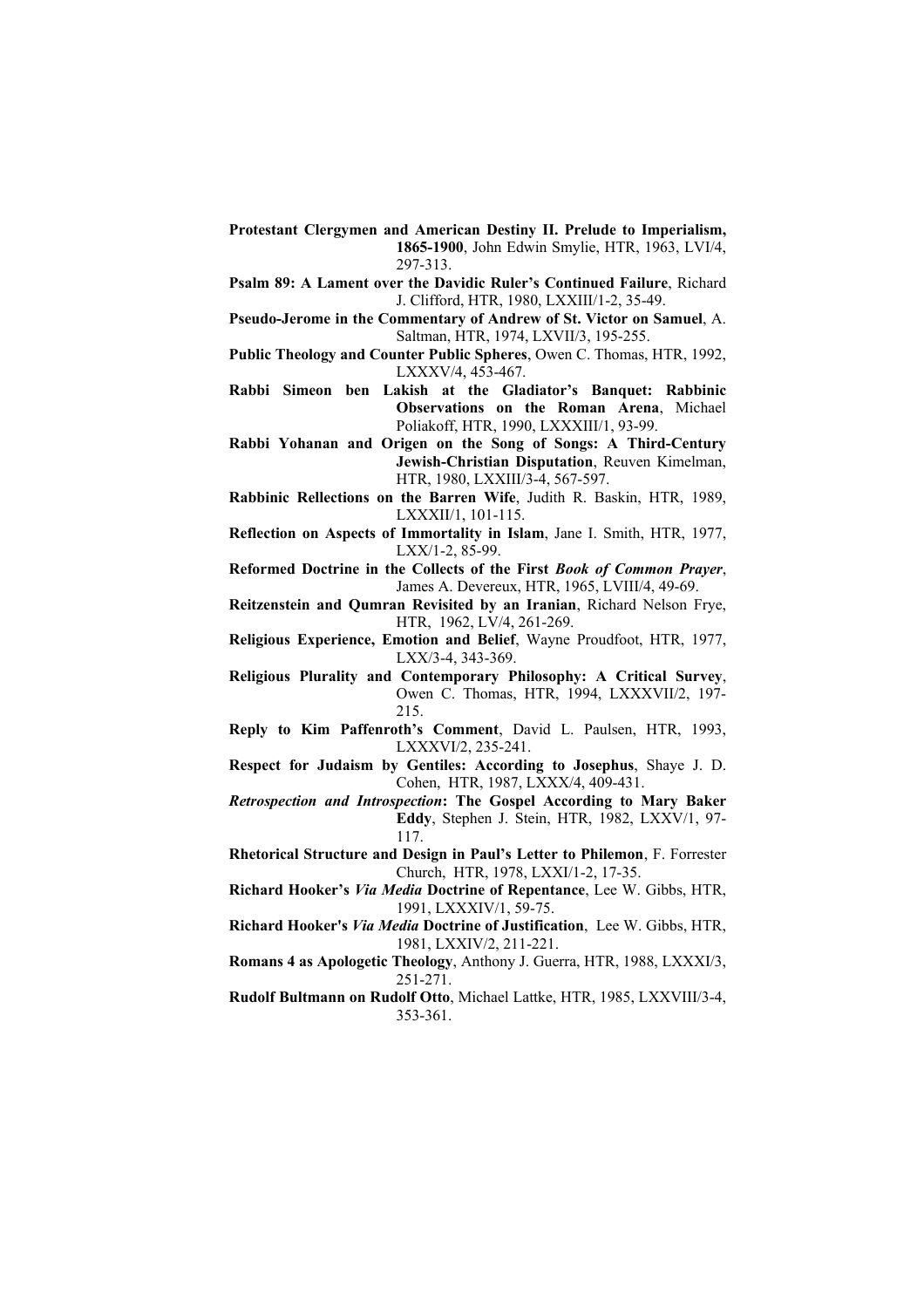- **Sacrifice and Its Spiritualization in the Christian and Hindu Traditions: A Study in Comparative Theology**, Francis X. Clooney, HTR, 1985, LXXVIII/3-4, 361-381.
- **Sacrifice in Kierkegaard's** *Fear and Trembling*, Sylvia Fleming Crocker, HTR, 1975, LXVIII/2, 125-141.
- **Santa Maria Maggiore's Fifth-Century Mosaics: Triumphal Christianity and the Jews**, Margaret R. Miles, HTR, 1993,
- LXXXVI/2, 155-177. **Schleiermacher and the Construction of a Contemporary Roman Catholic Foundational Theology**, Francis Schüssler
	- Fiorenza, HTR, 1996, LXXXVIV/2, 175-195.
- **Schleiermacher: Theology as Human Reflection**, Richard R. Niebuhr, HTR, 1962, LV/1, 21-51.
- **Schleiermacher's Dialectic: The Discovery of the Self that Kant Lost**, Thandeka, HTR, 1992, LXXXV/4, 433-453.
- **Schubert Ogden's Transcendental Strategy against Secularism**, Winfred G. Philips, HTR, 1989, LXXXII/4, 447-467.
- **Science, Religion and Psychical Research: The Monistic Thought of Sir Oliver Lodge**, John D. Root, HTR, LXXI/3-4, 245- 265.
- **Scribal Magic and Its Rhetoric: Formal Patterns in Medieval Hebrew and Aramaic Incarnation Texts from the Cairo Geniza**, Michael D. Swartz, HTR, 1990, LXXXIII/2, 163-181.
- **Scriptural, Essenic and Mishnaic Approaches to Civil Law and Government: Some Comparative Remarks**, Jacob Neusner, HTR, 1980, LXXIII/3-4, 419-435.
- **Scripture as an Element of Social Control: Two Martyr Stories of Christian North Africa**, Maureen A. Tilley, HTR, 1990, LXXXIII/4, 383-399.
- **Self's Sufficiency or God's Sufficiency: 2 Corinthians 2:16**, Francis T. Fallon, HTR, 1983, LXXVI/3, 369-375.
- **Senatorial Bishops in the Fourth Century**, Frank D. Gillard, HTR, 1984, LXXVII/2, 153-177.
- **Sex and Salvation in Tertullian**, F. Forrester Church, HTR, 1975, LXVIII/2, 83-103.
- **Shedding Light on God's Body in Rabbinic Midrashim: Reflections on the Theory of a Luminous Adam**, David H Aaron, HTR, 1997, XC/3, 299-315.
- **Simon-Peter**, Cecil Roth, HTR, 1961, LIV/2, 91-99.
- **Socinians, John Toland and the Anglican Rationalists**, Gerard Reedy, HTR, 1977, LXX/3-4, 285-305.
- **Solomon, Exorcism and the Son of David**, Dennis C. Duling, HTR, 1975, LXVIII/3-4, 235-253.
- **Some Notes on The Theology of Nominalism. With Attention to its Relation to the Renaissance**, Heiko A. Oberman, HTR, 1960, LIII/1, 47-77.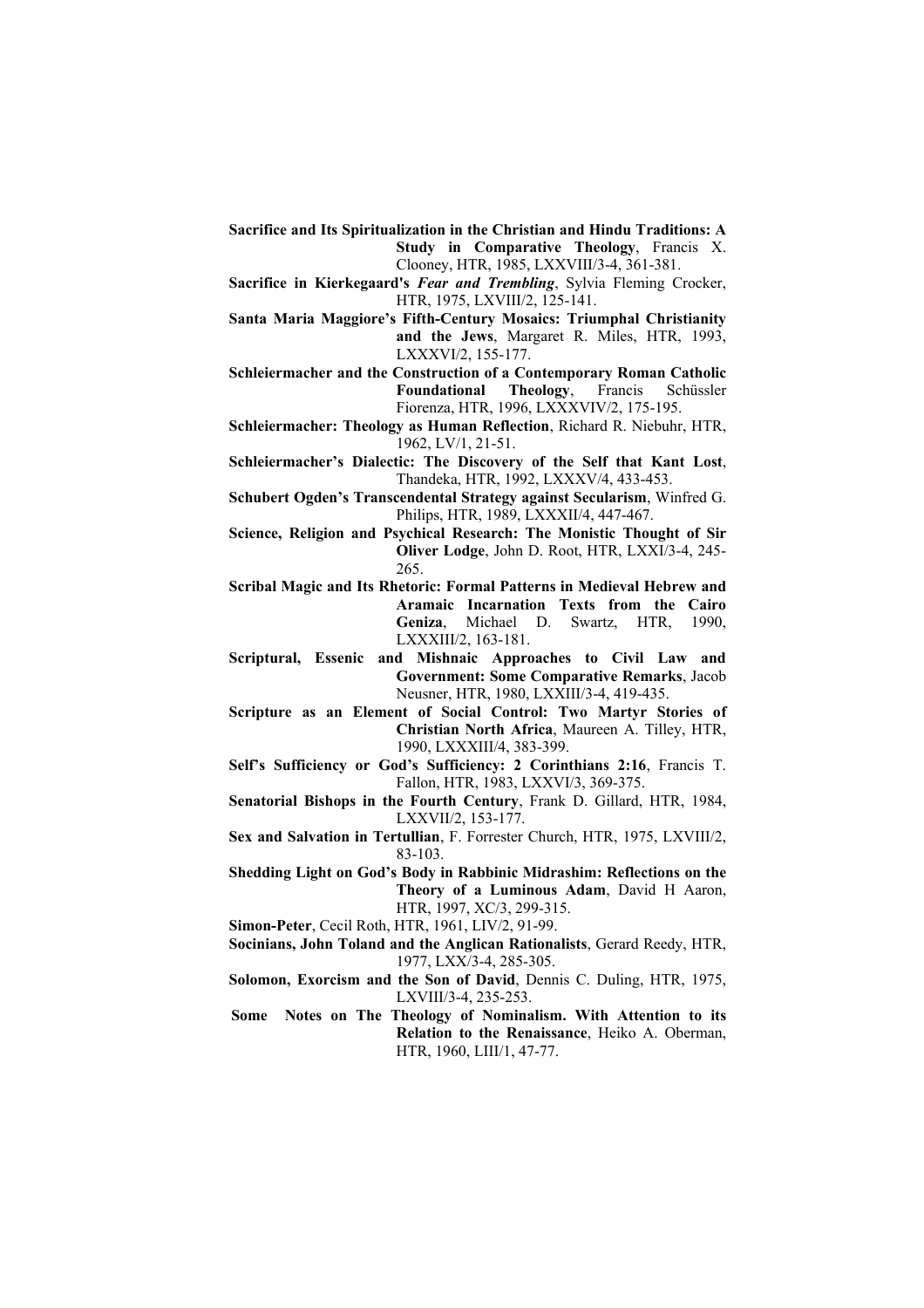- **Some Neglected Aspect of Medieval Muslim Polemics against Christianity**, Hava Lazarus Yafeh, HTR, 1996, LXXXVIV/1, 61- 85.
- **Some Problems in John Milton's Theological Vocabulary**, William B. Hunter, HTR, 1964, LVII/4, 353-367.
- **Some Vow and Oath Formulas in the New Testament**, George W. Buchanan, HTR, 1965, LVIII/3, 319-327.
- **Song of Heshbon and David's NİR**, Paul D. Hanson, HTR, 1968, LXI/3, 297- 321.
- **Sosates the Jewish Homer**, Shaye J. D. Cohen, HTR, 1981, LXXIV/4, 391- 397.
- **Speaking with Angels: Jewish and Greece-Egyptian Revelatory Adjurations**, Rebecca Lesses, HTR, 1996, LXXXVIV/1, 41-61.
- **Studies in Hebrew Word Patterns**, Patrick D. Miller, HTR, 1980, LXXIII/1- 2, 79-91.
- **Sur le Culte D'Angelos dans le Paganisme Grec et Romain**, F. Sokolowski, HTR, 1960, LIII/4, 225-231.
- **Symbolic Eschatology and the Apocalypticism of Q**, John S. Kloppenborg, HTR, 1987, LXXX/3, 287-307.
- **Symbolism in the Dura Synagogue**, Elias J. Biskerman, HTR, 1965, LVIII/1, 127-153.
- **Tamar and Sacred Prostitution in Mesopotamia**, Joan Goodnick Westenholz, HTR, 1989, LXXXII/3, 245-267.
- **Teilhard de Chardin and the Christological Problem**, Christopher F. Mooney, HTR, 1965, LVIII/1, 91-127.
- **Textual Criticism and Theological Interpretation: The Pro-Temple Tendenz in the Greek Text of Samuel-Kings**, William M. Schniedewind, HTR, 1994, LXXXVII/1, 107-117.
- **Textual Notes on Salvian**, D. R. Shaskleton, HTR, 1977, LXX/3-4, 369-375.
- **The "Grace of the Absurd" ; Form and Concept in W. H. Auden's For the Time Being**, Miriam K. Starkman, HTR, 1974, LXVII/3, 275-289.
- **The "Ignorance Motif" in Act and Antijudaic Tendencies in Codex Bezae**, Eldon Jay Epp, HTR, 1962, LV/1, 51-63.
- **The "Judaism" of Samaria and Galilee in Josephus's Version of the Letter of Demetrius I to Jonathan (***Antiquitates* **13.48- 57)**, Seth Schwartz, HTR, 1989, LXXXII/4, 377- 393.
- **The "Self" as Sufferer**, Judith Perkins, HTR, 1992, LXXXV/3, 245-273.
- **The "Suffering Servant" and Milton's Heroic Norm**, John M. Steadman, HTR, 1961, LIV/1, 29-45.
- **The "Virgin Widow": A Problematic Social Role for the Early Church?**, Charlotte Methuen, HTR, 1997, XC/3, 285-299.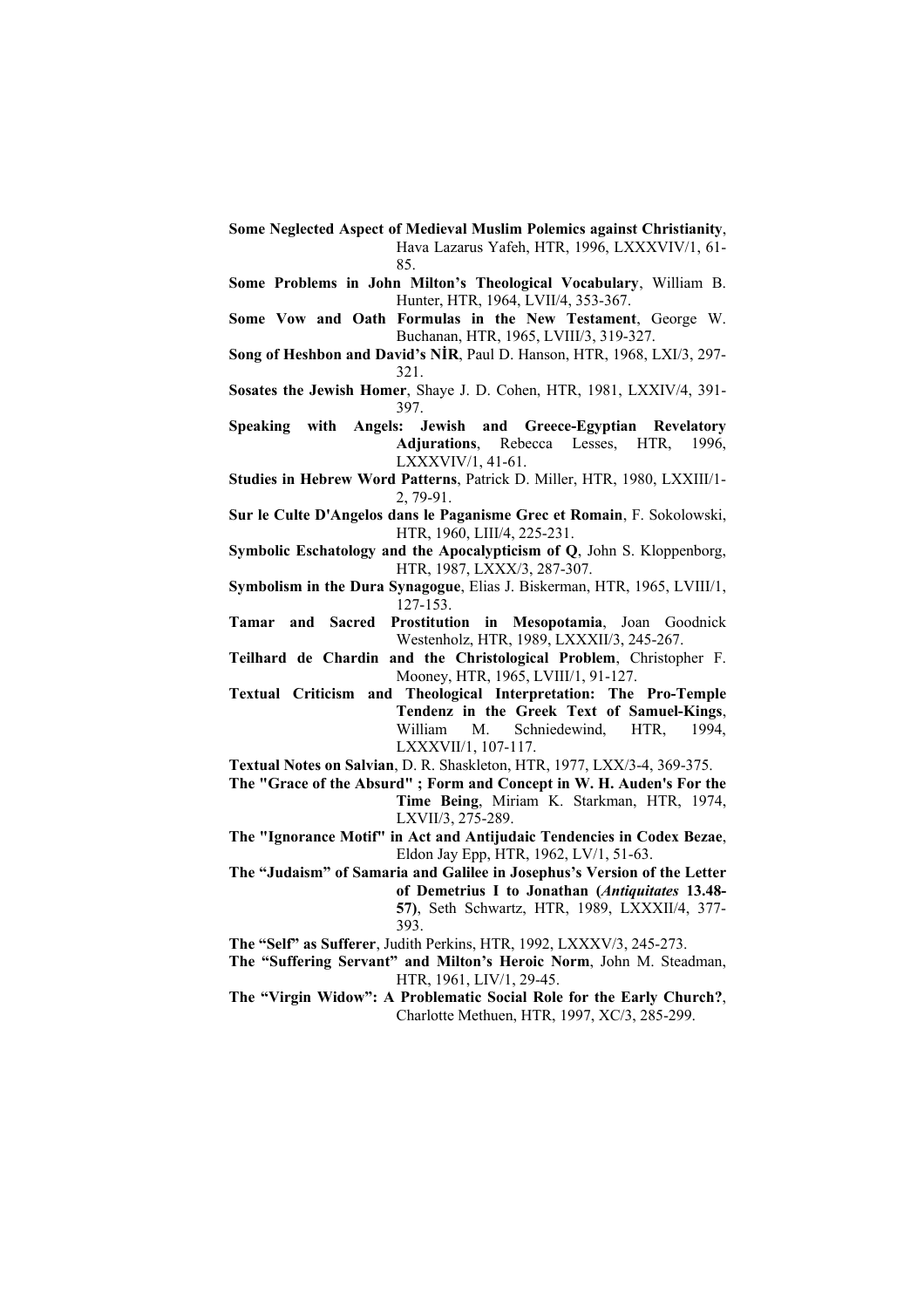- **The Antagonistic Correspondence of 1801 between Chaplain Sack and his Protege Schleiermacher**, Albert L. Blackwell, HTR, 1981, LXXIV/1, 101-123.
- **The Antinomian Language Controversy**, Patricia Caldwell, HTR, 1976, LXIX/3-4, 345-369.
- **The Apostle Paul and the Introspective Conscience of the West**, Krister Stendahl, HTR, 1963, LVI/3, 199-217.
- **The Apostolicity of Gallic Churches**, Frank D. Gilliard, HTR, 1975, LXVIII/1, 17-35.
- **The Appropriation of Dynamics and Form for Tillich's God**, Lewis S. Ford, HTR, 1975, LXVIII/1, 35-53.
- **The Attraction of Aristocratic Women to Pharisaism During the Second Temple Period**, Tal Han, HTR, 1995, LXXXVIII/1, 1-35.
- **The** *Autobiography* **of Josephus and the Hypothesis of a Second Edition of his** *Antiquities*, David A. Barish, HTR, 1978, LXXI/1-2, 61-77.
- **The Background and Meaning of Amos 5:17b**, Michael James Hauan, HTR, 1986, LXXVIV/4, 337-349.
- **The Bible and the American Temperance Movement: Text, Context and Pretext**, John L. Merrill, HTR, 1988, LXXXI/2, 145-171.

**The Biblical View of Time**, James Muilenburg, HTR, 1961, LIV/4, 225-253.

- **The Body as Image of God in Rabbinic Literature**, Alon Goshen Gottstein, HTR, 1994, LXXXVII/2, 171-197.
- **The British Protestant Theologians in the First World War: Germanophobia Unleashed**, Charles E. Bailey, HTR, 1984, LXXVII/2, 195-223.
- **The Caesarean Omission of the Phrase 'Son of God' in Mark 1:1**, Alexander Globe, HTR, 1982, LXXV/2, 209-219.
- **The Career of John Abernethy (1860-1740): Father of Nonsubscription in Ireland and Defender of Religious Liberty**, Richard B. Barlow, HTR, 1985, LXXVIII/3-4, 399- 423.
- **The Christian God of Philosophy**, James W. Keating, HTR, 1965, LVIII/4, 417-427.
- **The Christian Science Textbook: An Analysis of the Religious Authority of Science and Health by Mary Baker Eddy**, David L. Weddle, HTR, 1991, LXXXIV/3, 273-299.
- **The Cistercian Conception of Community: An Aspect of Twelfth-Century Spirituality**, Caroline Walker Bynum, HTR, 1975, LXVIII/3-4, 273-287.
- **The Civic Prayer of Jerusalem**, Elias J. Bickerman, HTR, 1962, LV/3, 163- 187.
- **The Common Ground of Wesley and Edwards**, Richard E. Brantley, HTR, 1990, LXXXIII/3, 271-305.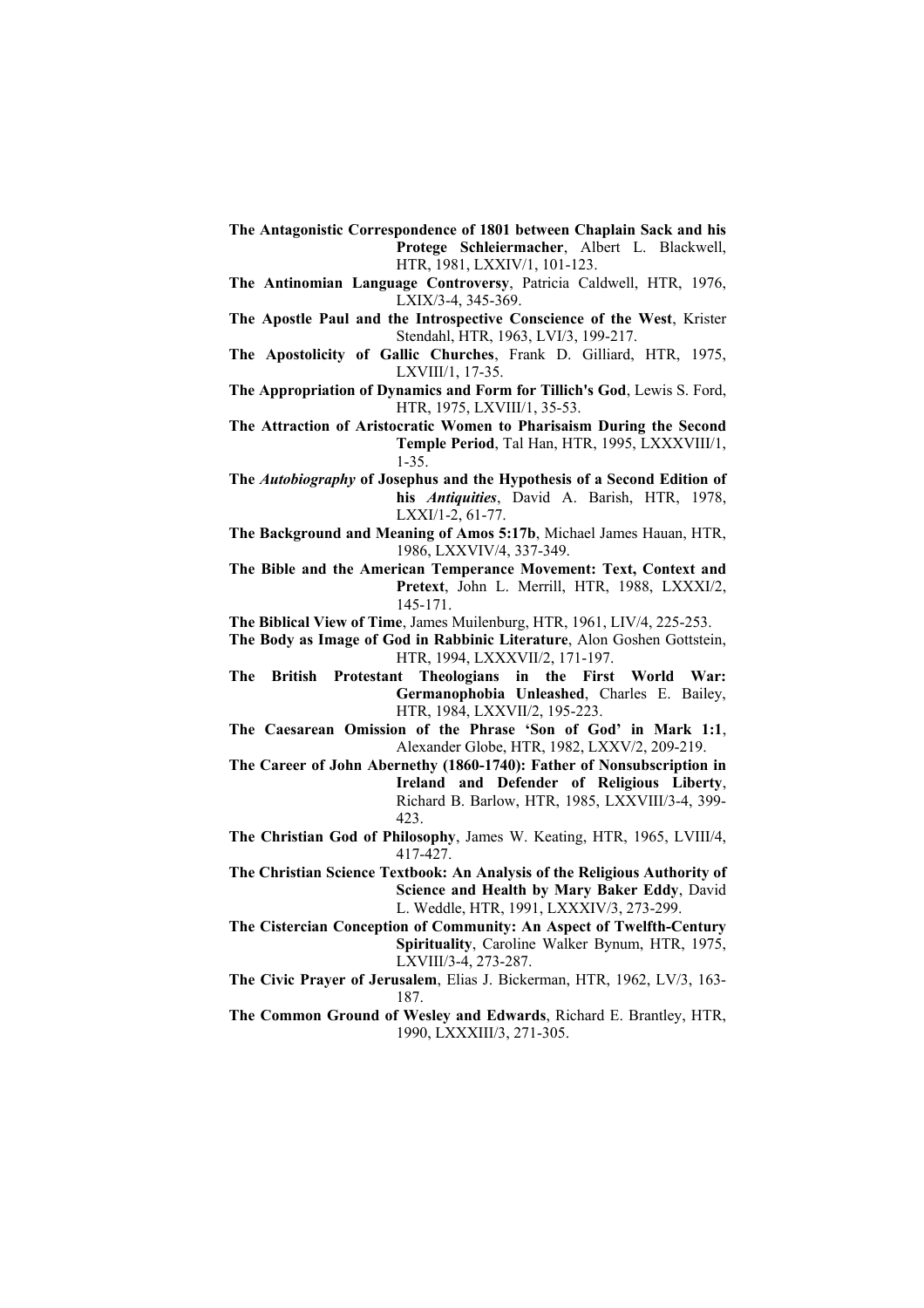- **The Composition and Publication of Joseph's** *Bellum Iudaicum Book 7*, Seth Schwartz, HTR, 1986, LXXVIV/4, 373-387.
- **The Composition of Mark 4:1 8:26**, Norman B. Petersen, HTR, 1980, LXXIII/1-2, 185-219.
- **The Composition of the Lukan Writings: A Re-Assessment**, H. C. Snape, HTR, 1960, LIII/1, 27-47.

**The Confession of Altona**, Rolf Ahlers, HTR, 1984, LXXVII/3-4, 377-395.

- **The Critical Value of Negative Theology**, John Peter Kenney, HTR, 1993, LXXXVI/4, 439-455.
- **The Debate on the Loyal Sacrifices, A. D. 66**, Cecil Roth, HTR, 1960, LIII/1, 93-97.
- **The Debut of the Divine Spirit in Josephus's** *Antiquities*, John R. Levison, HTR, 1994, LXXXVII/2, 123-139.
- **The Delphic Oracle: Belief and Behavior in Ancient Greece and Africa**, C. R. Whittaker, HTR, 1965, LVIII/1, 21-49.
- **The Development of a Jewish Exegetical Tradition Regarding Isaiah 53**, Joel E. Rembaum, HTR, 1982, LXXV/3, 289-313.
- **The Dialectic of the Return in Eriugena's** *Periphyseon*, Willemlen Otten, HTR, 1991, LXXXIV/4, 399-423.
- **The Divine Human Being**, Helmut Koester, HTR, 1985, LXXVIII/3-4, 243- 253.
- **The Doctrine of Creation and the Task of Theology**, Katherine Sonderegger, HTR, 1991, LXXXIV/2, 185-205.
- **The Doctrine of the Two Messiahs in Sectarian Literature in the Time of the Second Commonwealth**, J. Liver, HTR, 1959, LII/3, 149-187.
- **The Doctrine of Transubstantiation from Berengar through Trent: The**  Point at Issue, James F. McCue, HTR, 1968, LXI/3, 385-431.
- **The Donkey and the King**, George M. A. Hanfmann, HTR, 1985, LXXVIII/3- 4, 423-431.
- **The Dynamics of Parallel Verse: A Poetic Analysis of Deut 32:6-12**, Stephen A. Geller, HTR, 1982, LXXV/1, 35-57.
- **The Earliest Translations of Luther into English**, William A. Clebsch, HTR, 1963, LVI/1, 75-87.
- **The Early Church Internal Jewish Migration or New Religion?**, Dieter Georgi, HTR, 1995, LXXXVIII/1, 35-69.
- **The Early Coleridge: His "Rage for Metaphysics"**, Lucyle Werkmeister, HTR, 1961, LIV/2, 99-125.
- **The Early Philosophical Roots of Schleiermacher's Notion of** *Gefuhl* **1788- 1794**, Julia A. Lumm, HTR, 1994, LXXXVII/1, 67- 107.
- **The Eclectic Method in New Testament Textual Criticism: Solution or Symptom?**, Eldon Jay Epp, HTR, 1976, LXIX/3-4, 211-259.
- **The Ecumenical Intentions of Pope John Paul II**, George Huntston Williams, HTR, 1982, LXXV/2, 141-177.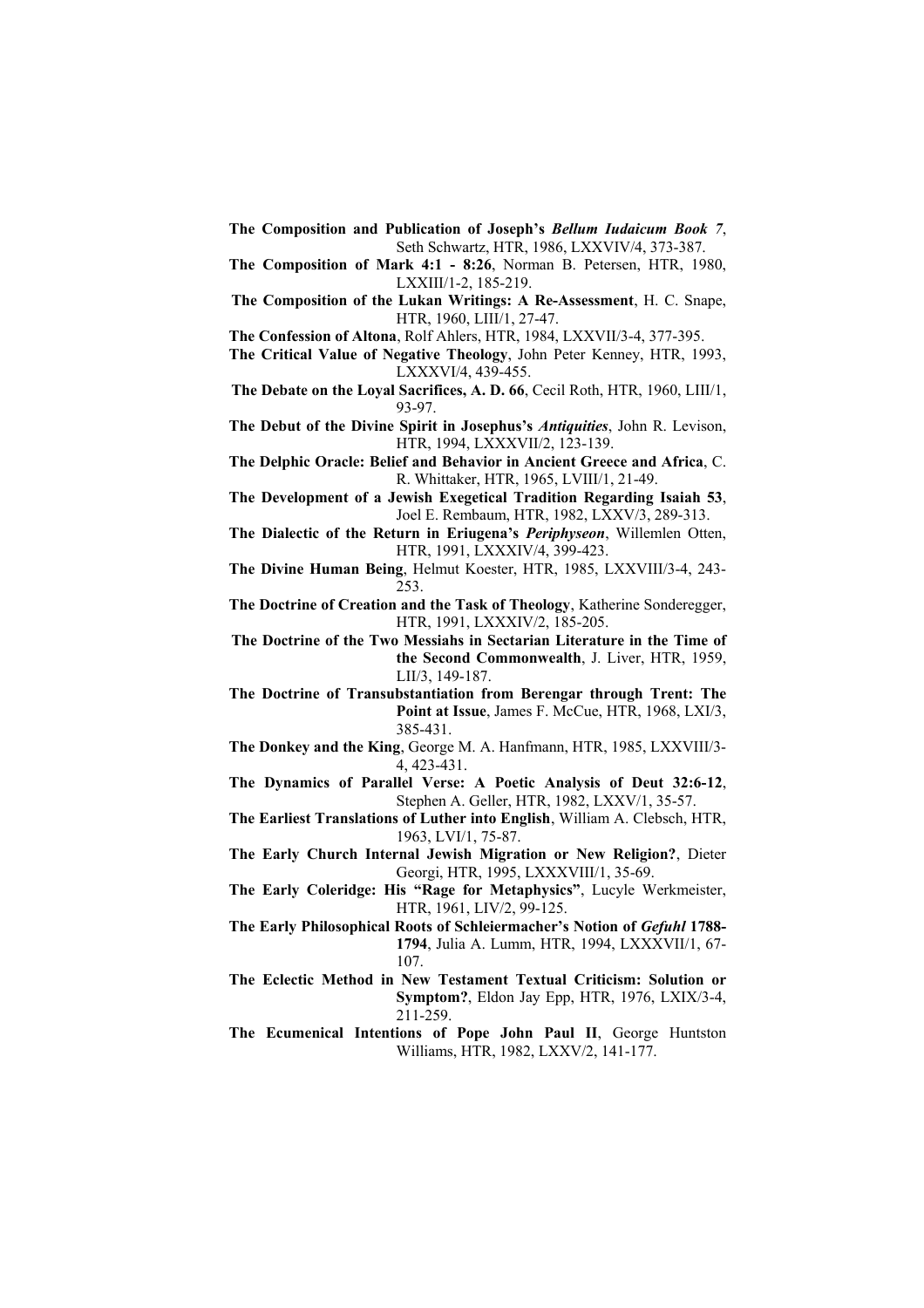**The Egyptian Cults at Corinth**, Dennis E. Smith, HTR, 1977, LXX/3-4, 201- 233.

**The Eleazar Miracle and Solomon's Magical Wisdom in Flavius Josephus's** *Antiquitates Judaicae* **8:42-49**, Dennis C. Duling, HTR, 1985, LXXVIII/1-2, 1-27.

- **The Enochic Pentateuch and Date of the Similitudes**, Jonas C. Greenfield and Michael E. Stone, HTR, 1977, LXX/1-2, 51-67.
- **The Epic of Theodotus and the Hellenism of the Hasmoneans**, John J. Collins, HTR, 1980, LXXIII/1-2, 91-105.
- **The Eyes Infected by Evil: Basil of Caesarea's Homily, On Envy**, Vasiliki Limberis, HTR, 1991, LXXXIV/2, 163-185.
- **The Failure of Martin Heidegger**, Julius Seelye Bixler, HTR, 1963, LVI/2, 121-145.
- **The Fellowship in the Second Jewish Commonwealth**, Jacob Neusner, HTR, 1960, LIII/2, 125-143.
- **The Form of the Sermon in Hellenistic Judaism and Early Christianity**, Lawrence Wills, HTR, 1984, LXXVII/3-4, 277-301.
- **The Function of "Excommunication" in Paul**, Adela Yarbro Coliins, HTR, 1980, LXXIII/1-2, 251-265.

**The Functions of Faith in Primitive Pentecostalism**, Grant Wacker, HTR, 1984, LXXVII/3-4, 353-377.

- **The Genre and Function of the Markan Passion Narrative**, George W. E. Nickelsburg, HTR, 1980, LXXIII/1-2, 153-185.
- **The Gospel According to Tolstoy and the Gospel According to Proudhon**, David Matual, HTR, 1982, LXXV/1, 117-129.
- **The Gospel of Social Unrest: 450 Years after the So-Called "German Peasants' War" of 1525**, Heiko A. Oberman, HTR, 1976, LXIX/1-2, 103-131.
- **The Greek Ideas of Immortality**, Werner Jaeger, HTR, 1959, LII/3, 135-149.
- **The Grenvilles'** *Eminence Grise***: The Reverend Charles O'Conor and the Latter Days of Anglo-Gallicanism**, James J. Sack, HTR, 1979, LXXII/1-2, 123-143.
- **The Growth of Denominational Bureaucracies: A Neglected Aspect of American Church History**, Conrad Wright, HTR, 1984, LXXVII/2, 177-195.
- **The Half-Shekel Offering in Biblical and Post-Biblical Literature**, J. Liver, HTR, 1963, LVI/3, 173-199.
- **The Harpagmos Enigma: A Philological Solution**, Roy W. Hoover, HTR, 1971, LXIV/1, 95-121.
- **The Harvard Way in the Study of Religion**, William Darrow, HTR, 1988, LXXXI/2, 215-235.
- **The Hasmonaeans: The Dynasty of God's Resisters**, Jonathan A. Goldstein, HTR, 1975, LXVIII/1, 53-58.
- **The Heretical Woman as Symbol in Alexander: Athanasius, Epiphanius and Jerome**, Virginia Burrus, HTR, 1991, LXXXIV/3, 229-249.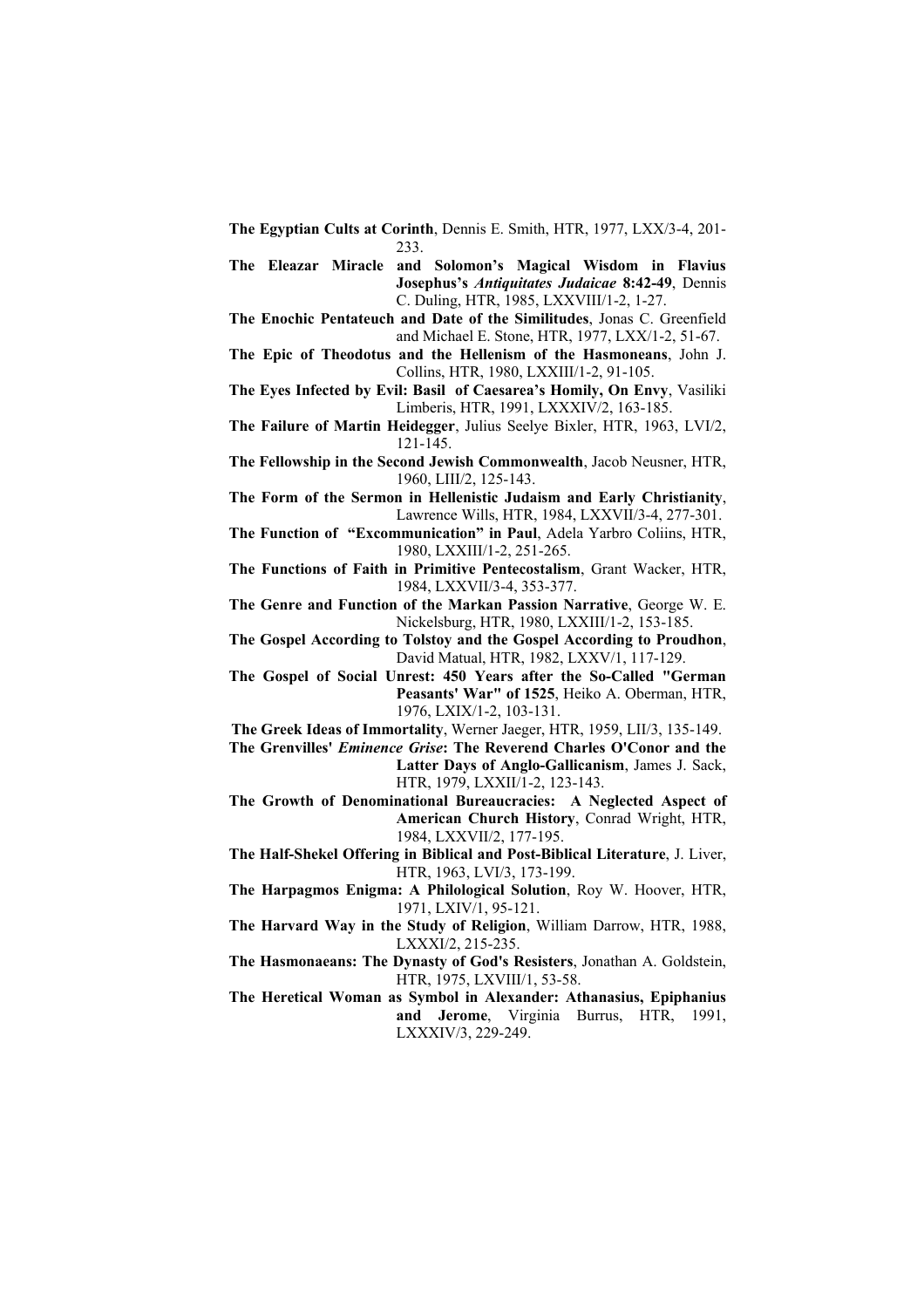- **The High God and the Mediator**, Martin P. Nilsson, HTR, 1963, LVI/2, 101- 121.
- **The Historical Career of Bishop Reginald Pecock, D. D.: The Poore Scoleris Myrrour or a Case Study in Famous Obscurity**, Charles W. Brockwell, HTR, 1981, LXXIV/2, 177-211.
- **The History of the Biblical Text in the Light of Discoveries in the Judean Desert**, Frank Moore Cross, HTR, 1964, LVII/4, 281-301.
- **The Humanities and Chaos Theory: A Response to Steenburg's "Chaos at the Marriage of Heaven and Hell"**, John D. Eigenauer, HTR, 1993, LXXXVI/4, 455-471.
- **The Hyperborean Maidens on Delos**, William Sale, HTR, 1961, LIV/2, 75- 91.
- **The Hypostasis of the Archons, Part II**, Bentley Layton, HTR, 1976, LXIX/1-2, 31-103.
- **The Idea of the Restoration of the Jew in English Protestant Thought, 1661-1701**, N. I. Matar, HTR, 1985, LXXVIII/1-2, 115-149.
- **The Image of God in Man -Is Woman Included?-**, Maryanne Cline Horowitz, HTR, 1979, LXXII/3-4, 175-207.
- **The Images of Artemis Ephesia and Greco-Roman Worship: A Reconsideration**, Lynn R. LiDonnici, HTR, 1992, LXXXV/4, 389-417.
- **The Independence of Moral from Religious Discourse**, Larry K. Nelson, HTR, 1975, LXVIII/2, 167-197.
- **The Interest in Life of Jesus Theology as a Paradigm for the Social History of Biblical Criticism**, Dleter Georgi, HTR, 1992, LXXXV/1, 51-85.
- **The Jews and Christian Apologetics After Theodosius I** *Cunctos Populos*, Robert L. Wilken, HTR, 1980, LXXIII/3-4, 451- 473.
- **The Land of Moriah, Mount Moriah and the Site of Solomon's Temple in Biblical Historiography**, Isaac Kalimi, HTR, 1990, LXXXIII/4, 345-363.
- **The Language of Apocalypse**, Allen Dwight Callahan, HTR, 1995, LXXXVIII/4, 453-471.
- **The Law in Luke-Acts**, Jacob Jervell, HTR, 1971, LXIV/1, 21-37.
- **The Law of Nature in Philo and Cicero**, Richard A. Horsley, HTR, 1978, LXXI/1-2, 35-61.
- **The Legacy of Channing: Culture as a Religious Category in New England Thought**, David Robinson, HTR, 1981, LXXIV/2, 221-239.
- **The Legend of the Fourth Son of Noah**, Stephen Gero, HTR, 1980, LXXIII/1-2, 321-331.
- **The Little Lower Layer: Anxiety and the Courage to Be in Moby-Dick**, John T. Matteson, HTR, 1988, LXXXI/1, 97-117.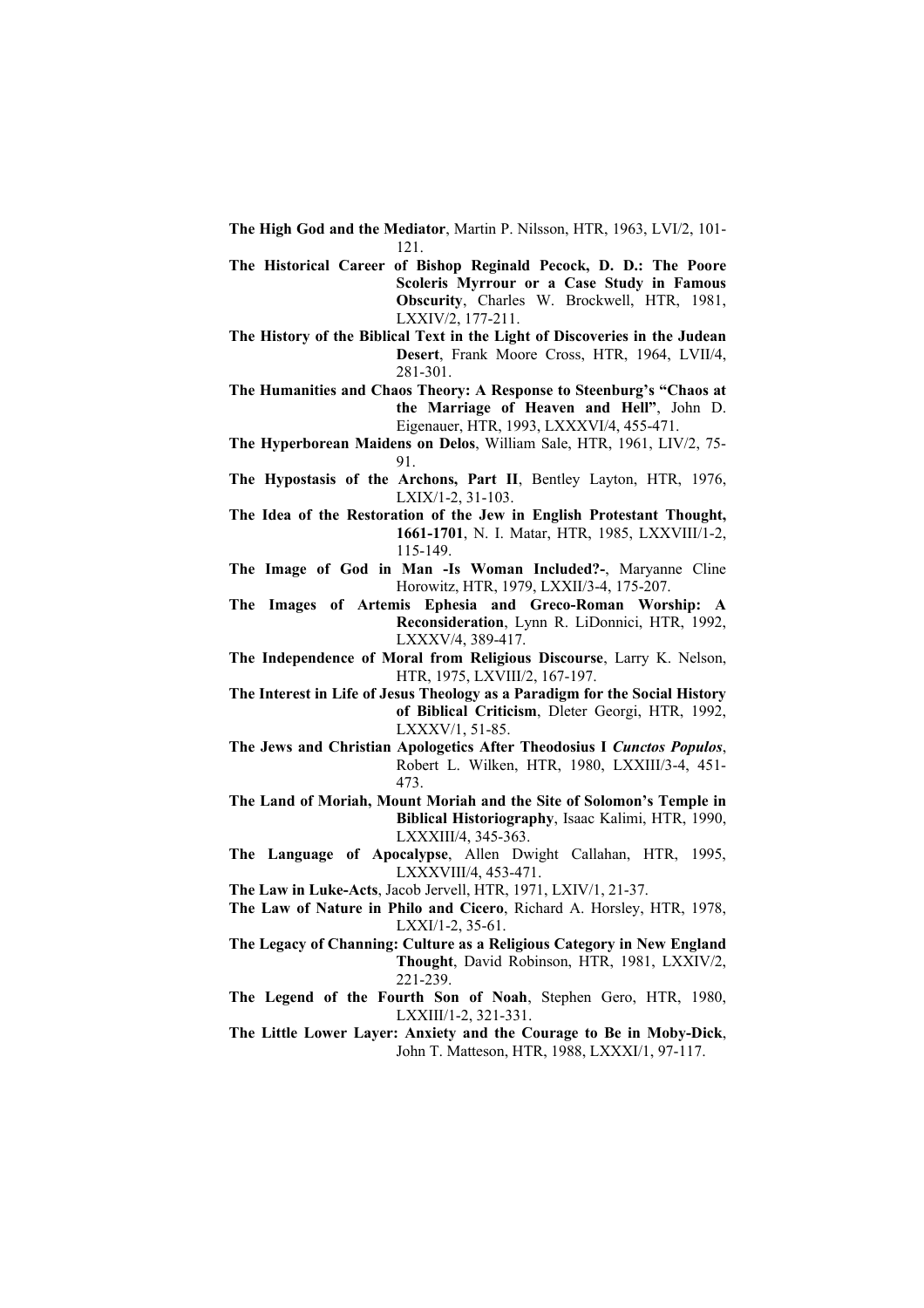- **The Logic of Biblical Anthropomorphism**, E. Cherbonnier, HTR, 1962, LV/3, 187-206.
- **The Logos of Heraclitus: Updating the Report**, Ed. L. Miller, HTR, 1981, LXXIV/2, 161-177.
- **The Meaning and End of Religion: A Symposium**, J. Duchesne Guillemin John Glasse, HTR, 1965, LVIII/4, 432-453.
- **The Meaning of the Temple in the Lukan Writings**, Klaus Baltzer, HTR, 1965, LVIII/3, 263-279.
- **The Melancholy Saint: Jonathan Edwards's Interpretation of David Brainerd as a Model of Evangelical Spirituality**, David L. Weddle, HTR, 1988, LXXXI/3, 297-319.
- **The Messiah of Ephraim and the Premature Exodus of the Tribe of Ephraim**, Joseph Heinemann, HTR, 1975, LXVIII/1, 1-17.
- **The Milk of Salvation: Redemption by the Mother in Late Antiquity and Early Christianity**, Gail Paterson Corrington, HTR, 1989, LXXXII/4, 393-421.
- **The Minim of Sepphoris Reconsidered**, Stuart S. Miller, HTR, 1993, LXXXVI/4, 377-403.
- **The Movement of Faith as Revealed in Tolstoi's** *Confession*, David Patterson, HTR, 1978, LXXI/3-4, 227-245.
- **The Myth of the Ark-Born Son of Noe and the West-Saxon Royal Genealogical Tables**, Thomas D. Hill, HTR, 1987, LXXX/3, 379-386.
- **The Name Simon**, Joseph A. Fitzmyer, HTR, 1963, LVI/1, 1-7.
- **The Name Simon-A Further Discussion-**, Cecil Roth and Joseph A. Fitzmyer, HTR, 1964, LVII/1, 60-63.
- **The New International Version on the Prologue of John**, Ed. L. Miller, HTR, 1979, LXXII/3-4, 307-315.
- **The Non-Existence of God: Tillich, Aquinas and the Pseudo**, Robert R. N. Ross, HTR, 1975, LXVIII/2, 141-167.
- **The Old Phoenician Inscription from Spain Dedicated to Hurrian Astarte**, Frank Moore Cross, HTR, 1971, LXIV/2-3, 189- 197.
- **The Oppressive Elements in Religion and the Religions of the Oppressed**, Charles H. Long, HTR, 1976, LXIX/3-4, 397-413.
- **The Origin and Nature of Diversification in the History Early Christianity**, Helmut Koester, HTR, 1965, LVIII/3, 279-319.
- **The Origin of the Designation of Jesus as "Son of Man"**, Adela Yarbo Collins, HTR, 1987, LXXX/4, 391-409.
- **The Pandora-Eve Motif in Rabbinic Literature**, Samuel Tobias Lachs, HTR, 1974, LXVII/3, 341-347.
- **The Paradox in Writing on Religion**, Daniel Gold, HTR, 1990, LXXXIII/3, 321-332.
- **The Peoples of Palestine in the Middle Bronze I. Period**, William G. Dever, HTR, 1971, LXIV/2-3, 197-227.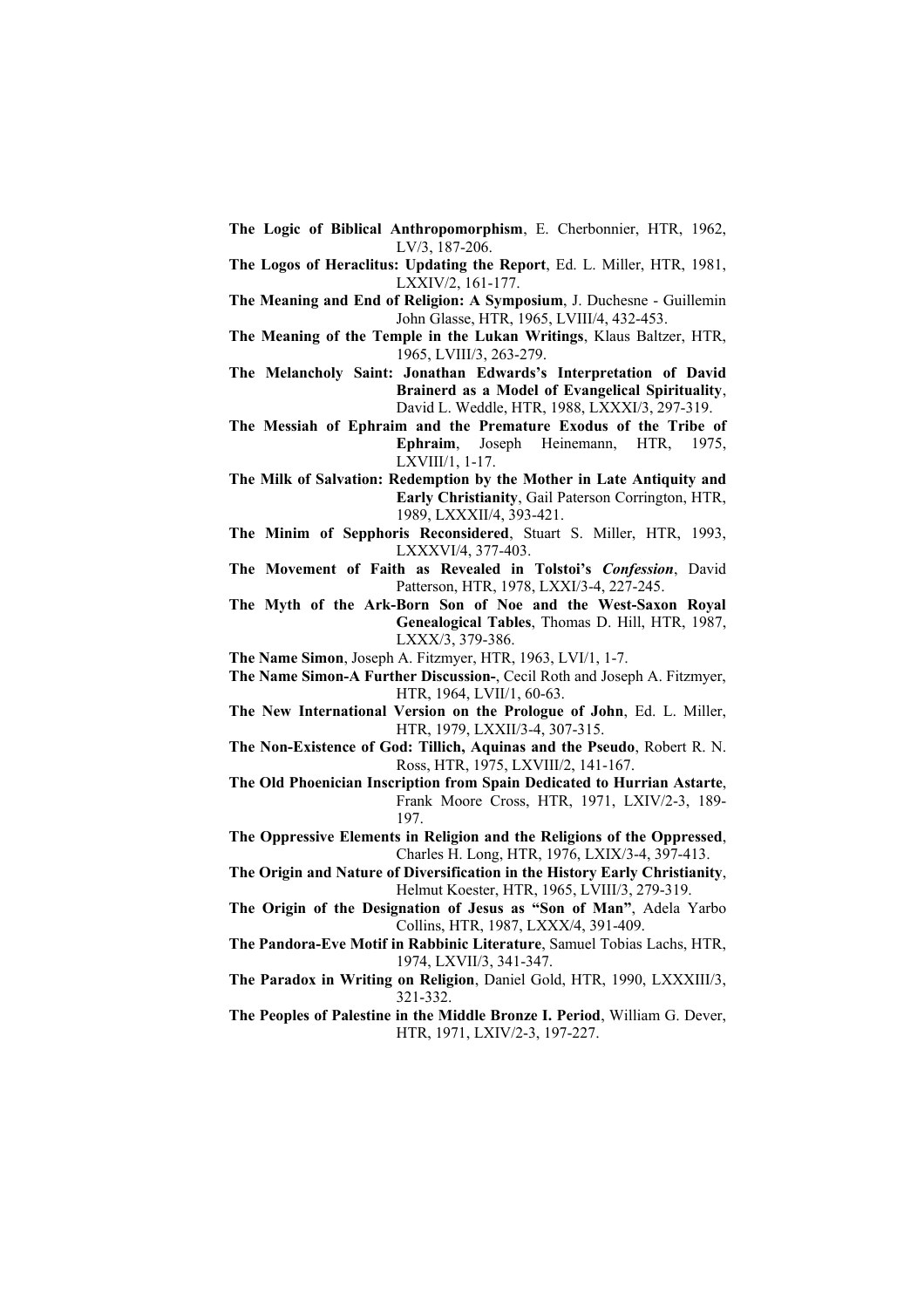**The Permanent Truth in the Idea of Natural Religion**, John E. Smith, HTR, 1961, LIV/1, 1-21.

**The Pharisaic Paradosis**, A. I. Baumgarten, HTR, 1987, LXXX/1, 63-79.

- **The Philonic God of Revelation and His Latter-Day Deniers**, H. A. Wolfson, HTR, 1960, LIII/2, 101-125.
- **The Politics of Paradise: Augustine's Exegesis of Genesis 1-3 Versus that of John Chrysostom**, Elaine Pagels, HTR, 1985,

LXXVIII/1-2, 67-101.

- **The Puritan Natural Law Theory of William Ames**, Lee W. Gibbs, HTR, 1971, LXIV/1, 37-59.
- **The Quest for the Spiritual Sense: The Biblical Hermeneutics of Jonathan Edwards**, Stephan J. Stein, HTR, 1977, LXX/1-2, 99-115.
- **The Rabbinic Interpretation of Psalm 82 and the Gospel of John: 10:34**, James S. Ackerman, HTR, 1966, LIX/2, 186-192.
- **The Ransom of Captives: Evolution of a Tradition**, Carolyn Osiek, HTR, 1981, LXXIV/4, 365-387.
- **The Rape of Persephone: A Greek Scenario of Woman's Initiation**, Bruce Lincoln, HTR, 1979, LXXII/3-4, 223-237.
- **The Reception of Walter Bauer's Orthodoxy and Heresy in Earliest Chiristianity during the 1970s**, Daniel J. Harrington, HTR, 1980, LXXIII/1-2, 289-299.
- **The Recovery of Free Agency in the Theology of St. Augustine**, James Wetzel, HTR, 1987, LXXX/1, 101-127.
- **The Resourceful Israelite Historian: The Song of Deborah and Israelite Historiography**, Baruch Halpern, HTR, 1983, LXXVI/4, 379-403.
- **The Resting Place of Process Theology**, Herbert J. Nelson, HTR, 1979, LXXII/1-2, 1-23.
- **The Rhetoric of Marginality: Apocalypticism, Gnosticism and Sayings Gospels**, William E. Arnal, HTR, 1995, LXXXVIII/4, 471-495.
- **The Rhetoric of Translation: Three Early Perspectives on Translating Torah**, Naomy Janowitz, HTR, 1991, LXXXIV/2, 129-141.
- **The Rhetorical Form of the Hellenistic Jewish and Early Christian Sermon: A Response to Lawrence Wills**, C. Clifton Black, HTR, 1988, LXXXI/1, 1-19.
- **The Rise of the Lay Catholic Evangelist in England and America**, Debra Campbell, HTR, 1986, LXXVIV/4, 413-439.
- **The Ritual of the Dying God in Cyprus and Syro-Palestine**, Noel Robertson, HTR, 1982, LXXV/3, 313-361.
- **The River Ordeal in Israelite Literature**, P. Kyle McCarter, HTR, 1973, LXVI/4, 403-413.
- **The Role of "Common Sense" in the Hermeneutics of Moses Stuart**, Mark Granguist, HTR, 1990, LXXXIII/3, 305-321.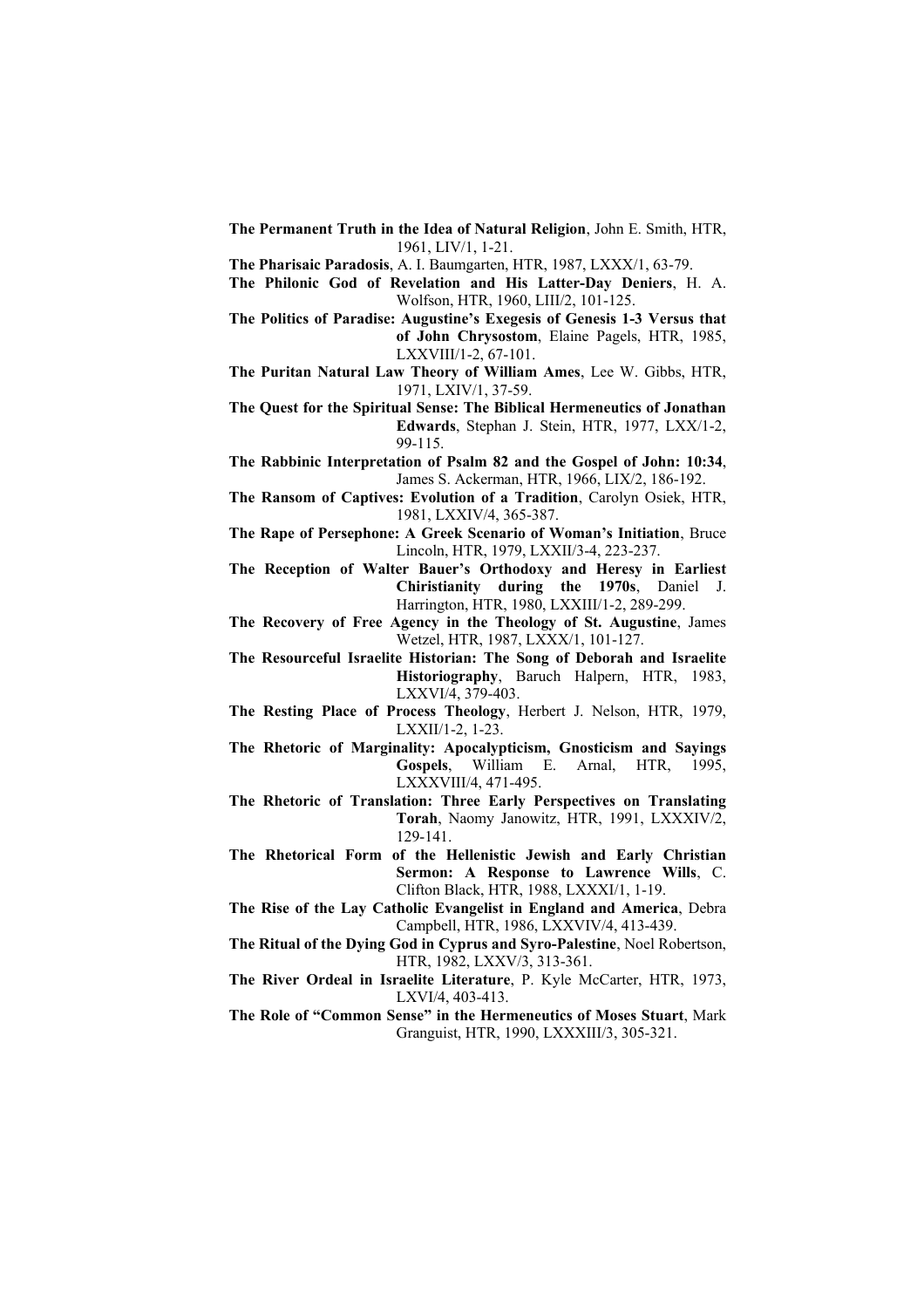- **The Root of Immortality: Death in the Context of Jewish Wisdom**, John J. Collins, HTR, 1978, LXXI/3-4, 177-193.
- **The Saints Zealous in Love and Labor: The Puritan Psychology of Work**, Charles L. Cohen, HTR, 1983, LXXVI/4, 455-481.

**The Samaritans at Shechem**, G. Ernest Wright, HTR, 1962, LV/4, 357-366.

**The Seduction of Eve and the Trees of Paradise -A Note on a Gnostic Myth-**, Stephen Gero, HTR, 1978, LXXI/3-4, 299- 304.

**The Setting and Sectarian Provenance of the Fragment of the "Celestial Dialogue" Preserved by Origen from Celsus's ( )**, Howard M. Jackson, HTR, 1992, LXXXV/3, 273- 307.

- **The Significance of Bonhoeffer's Interest in India**, William Jay Peck, HTR, 1968, LXI/3, 431-451.
- **The Signs of Prophecy: The Emergence and Early Development of a Theme in Arabic Theological Literature**, Sarah Stroumsa, HTR, 1985, LXXVIII/1-2, 101-115.
- **The So-called Ointment Prayer in the Coptic Version of the Didache: A Re-evaluation**, Stephan Gero, HTR, 1977, LXX/1- 2, 67-85.

**The Social History of Satan the "Intimate Enemy": A Preliminary Sketch**, Elaine Pagels, HTR, 1991, LXXXIV/2, 105-129.

**The Social Implications of the Doctrine of Divine Providence: A Nineteenth-Century Debate**, Charles D. Cashdollar, HTR, 1978, LXXI/3-4, 265-285.

**The Sources, Date and Transmission of** *Didache* **1.3b-2.1**, Bentley Layton, HTR, 1968, LXI/3, 343-385.

- **The Story of Dinah in the** *Testament of Levi*, James Kugel, HTR, 1992, LXXXV/1, 1-35.
- **The Strange Universe of Jonathan Edwards**, Rufus Suter, HTR, 1961, LIV/2, 125-128.

**The Symbolism of Learning in St. Augustine**, David Chidester, HTR, 1983, LXXVI/1, 73-91.

- **The Synoptic Gospels and Noncanonical Acts of the Apostles**, François Boyon, HTR, 1988, LXXXI/1, 19-37.
- **The Synoptic Problem in the Chronicler's History**, Werner E. Lemke, HTR, 1965, LVIII/4, 349-365.
- **The Syro-Palestinian Context of Solomon's Dream**, C. L. Seow, HTR, 1984, LXXVII/2, 141-153.
- **The Text of Romans and 1. Corinthians in Minuscule 93 and the Text of Pamphilus**, Harold S. Murphy, HTR, 1959, LII/2, 119-131.
- **The Theological Stratum in the Martha b. Boethus Tradition -An Explication of the Text in** *Gittin* **56a**, Naomi G. Cohen, HTR, 1976, LXIX/1-2, 187-197.
- **The Theologies of Commandment in Biblical Times**, Jon D. Levenson, HTR, 1980, LXXIII/1-2, 17-35.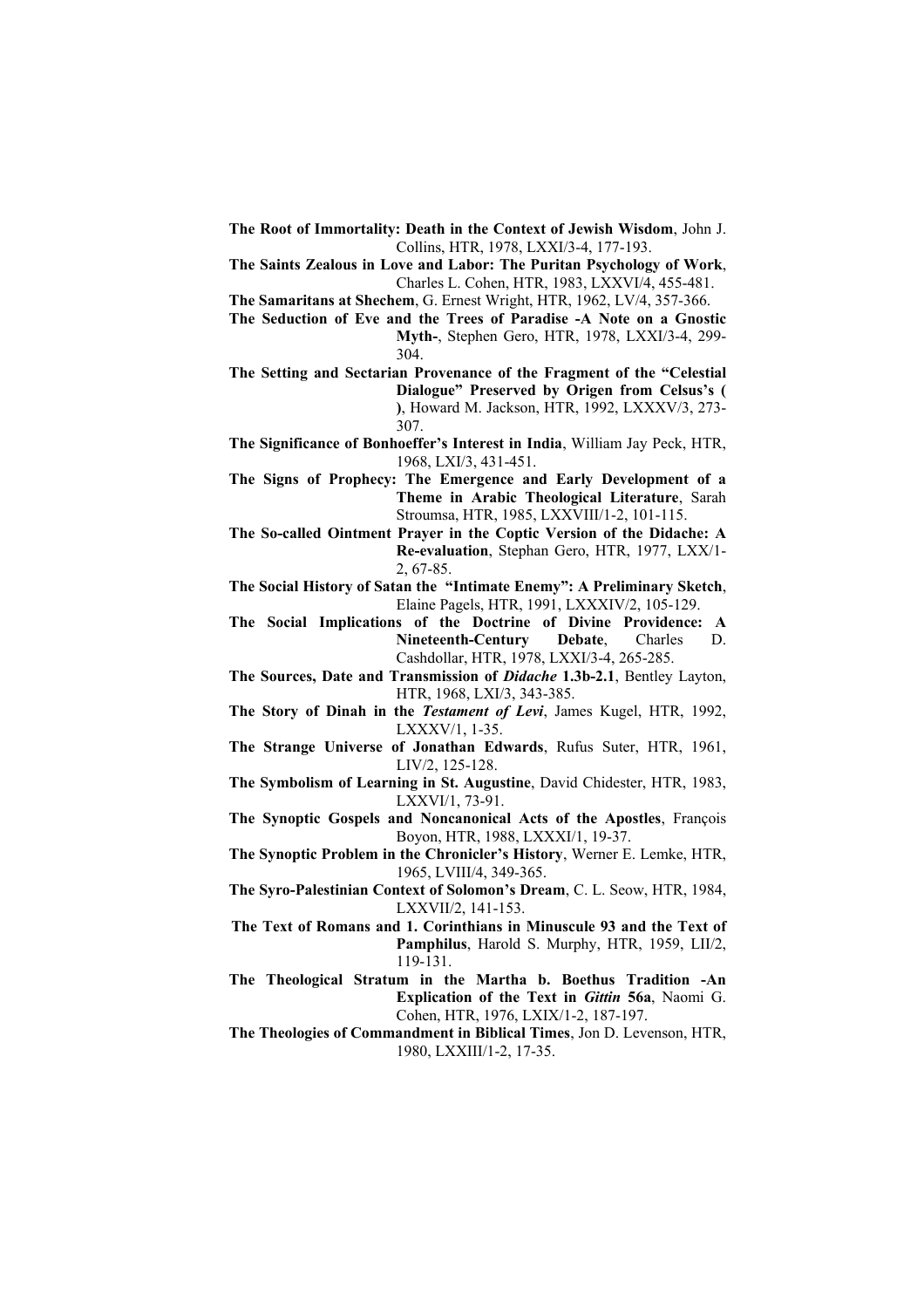- **The Theology of Cruelty: A New Look at the Rise of Arminianism in Eighteenth-Century**, Ava Chamberlam, HTR, 1992, LXXXV/3, 335-357.
- **The Theology of Second Clement**, Karl Paul Donfried, HTR, 1973, LXVI/4, 487-505.
- **The Third Chapter of 'Abot De-Rabbi Natan**, Judah Goldin, HTR, 1965, LVIII/4, 365-387.
- **The Three "Matthean" Aphorisms in the** *Dialogue of the Savior* **53**, Julian V. Hills, HTR, 1991, LXXXIV/1, 43-59.
- **The Tongues of Greek Sacrificial Victims**, Edward Kadletz, HTR, 1981, LXXIV/1, 21-31.
- **The Tragic Play of Symbols**, Richard R. Niebuhr, HTR, 1982, LXXV/1, 25- 35.
- **The Trinitarian Theology of Augistine and His Debt to Plotinus**, Thomas A. Wassmer, HTR, 1960, LIII/4, 261-269.
- **The Two I- Thou Relations in Martin Buber**, Stuart Charme, HTR, 1977, LXX/1-2, 161-175.
- **The Ugaritic and Biblical Rephaim**, Conrad L'Heureux, HTR, 1974, LXVII/3, 265-275.

**The Use of Hebrews 11:11 as Embryological Proof-Text**, Joyce Irwin, HTR, 1978, LXXI/3-4, 312-317.

- **The Use of St. John Chrysostom in Sixteenth-Century Controversy**, R. J. Schoeck, HTR, 1961, LIV/1, 21-29.
- **The Words of Life in the Acts of the Apostle Andrew**, François Bovon, HTR, 1994, LXXXVII/2, 139-155.
- **The World Council of Churches and Its Vancouver Theme: "Jesus Christ the Life of the World" in Historical Perspective**, George Huntston Williams, HTR, 1983, LXXVI/1, 1-58.
- **The Wronged Woman Righted: An Analysis of Genesis 38**, Susan Niditch, HTR, 1979, LXXII/1-2, 143-150.
- **Theodicy, Tragedy and Soteriology: The Legacy of Schleiermacher**, Robert R. Williams, HTR, 1984, LXXVII/3-4, 395-413.

**Theodicy?**, Kenneth Surin, HTR, 1983, LXXVI/2, 225-249.

- **Theodore Parker: Apostasy Within Liberalism**, Perry Miller, HTR, 1961, LIV/4, 275-297.
- **Theology and Experience**, Owen C. Thomas, HTR, 1985, LXXVIII/1-2, 179- 203.

**Theology, Anthropology and the Human Body in Calvin's** *Institutes of the Christian Religion*, Margaret R. Miles, HTR, 1981, LXXIV/3, 303-325.

- **Theos Epiphanes: Crisis and Response**, R. A. Hazzard, HTR, 1995, LXXXVIII/4, 415-437.
- **Thomas and the Growth of the Gospels**, HTR, 1960, LIII/4, 231-251.
- **Three New Schlieirmacher Letters Relation to His Würzburg Appointment of 1804**, Albert Blackwell, HTR, 1975, LXVIII/3-4, 333-357.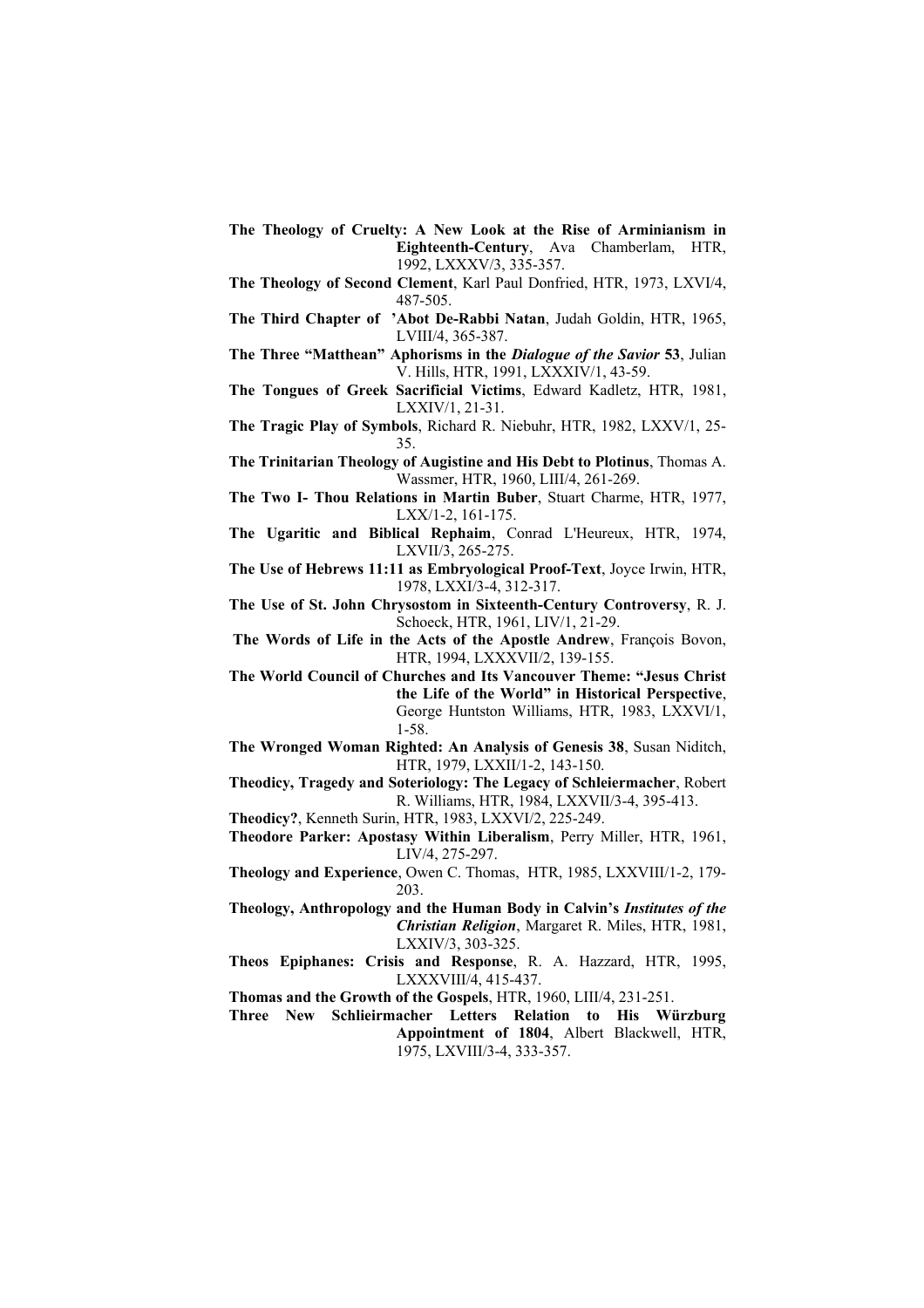- **Through the Void: The Absence of God in R. Nahman of Bratzlav's** *Likkutei MoHaRan*, Shoul Magid, HTR, 1995, LXXXVIII/4, 495-521.
- **Tillich and the Perennial Philosophy**, Owen C. Thomas, HTR, 1996, LXXXVIV/1, 85-99.
- **To Heaven in a Swing: The Transcendentalism of Cyrus Bartol**, William R. Hutchison, HTR, 1963, LVI/4, 275-297.

*To Sabbatize in Peace***: Jews and New Christians in Sixteenth-Portuguese Polemics**, Frank Talmage, HTR, 1981, LXXIV/3, 265-287.

- **Toward a Critical Theological Education**, Ronald F. Thiemann, HTR, 1987, LXXX/1, 1-15.
- **Toward a Hermeneutic of the Idea of Revelation**, Paul Ricoeur, HTR, 1977, LXX/1-2, 1-39.
- **Towards a Complete Bibliography of the Writings of George Huntston Williams**, ..., HTR, 1974, LXVII/2, 139-155.
- **Trapezomata: A Neglected Aspect of Greek Sacrifice**, David Gill, HTR, 1974, LXVII/2, 117-139.

**Understanding Albright: A Revolutionary Etude**, John A. Miles, HTR, 1976, LXIX/1-2, 151-177.

**Vergil's Furies**, Robert J. Edgeworth, HTR, 1983, LXXVI/3, 365-369.

- **Vista Tigurina: Peter Martyr and European Reform (1556-1562)**, Marvin W. Anderson, HTR, 1990, LXXXIII/2, 181-207.
- **Was Hegesippus a Jew?**, W. Telfer, HTR, 1960, LIII/2, 143-155.
- **What is the Role of Testament in the Testament of Abraham?**, Anitra Bingham Kolenköto, HTR, 1974, LXVII/2, 182-184.
- **What Shall We Say that Abraham Found? Controversy behind Romans 4**, Thomas H. Tobin, HTR, 1995, LXXXVIII/4, 437- 453.
- **When the World Falls Apart: Methodology for Employing Chaos and Emptiness as Theological Constructs**, Stuart Chandler, HTR, 1992, LXXXV/4, 467-493.
- **When Was the** *Sefer Nitzahon* **Written?**, Albert Ehrman, HTR, 1978, LXXI/1-2, 154-161.
- **Who Inserted the Book of the Torah?**, Jon D. Levenson, HTR, 1975, LXVIII/3-4, 203-235.
- **Who Paid the Temple Tax When the Jews Were under Roman Rule?**, Sara Mandell, HTR, 1984, LXXVII/2, 223-233.
- **Who Was Egeria? Piety and Pilgrimage in the Age of Gratran**, Hagith Sivan, HTR, 1988, LXXXI/1, 59-73
- **Who Wrote "The Supper of the Lord"?**, W. D. J. Cargill Thompson, HTR, 1960, LIII/1, 77-93.
- **Why Unnatural? The Tradition behind Romans 1:26-27**, Roy Bowen Ward, HTR, 1997, XC/3, 263-285.
- **Wilfred Cantwell Smith as Theologian of Religions**, Philip C. Almond, HTR, 1983, LXXVI/3, 335-343.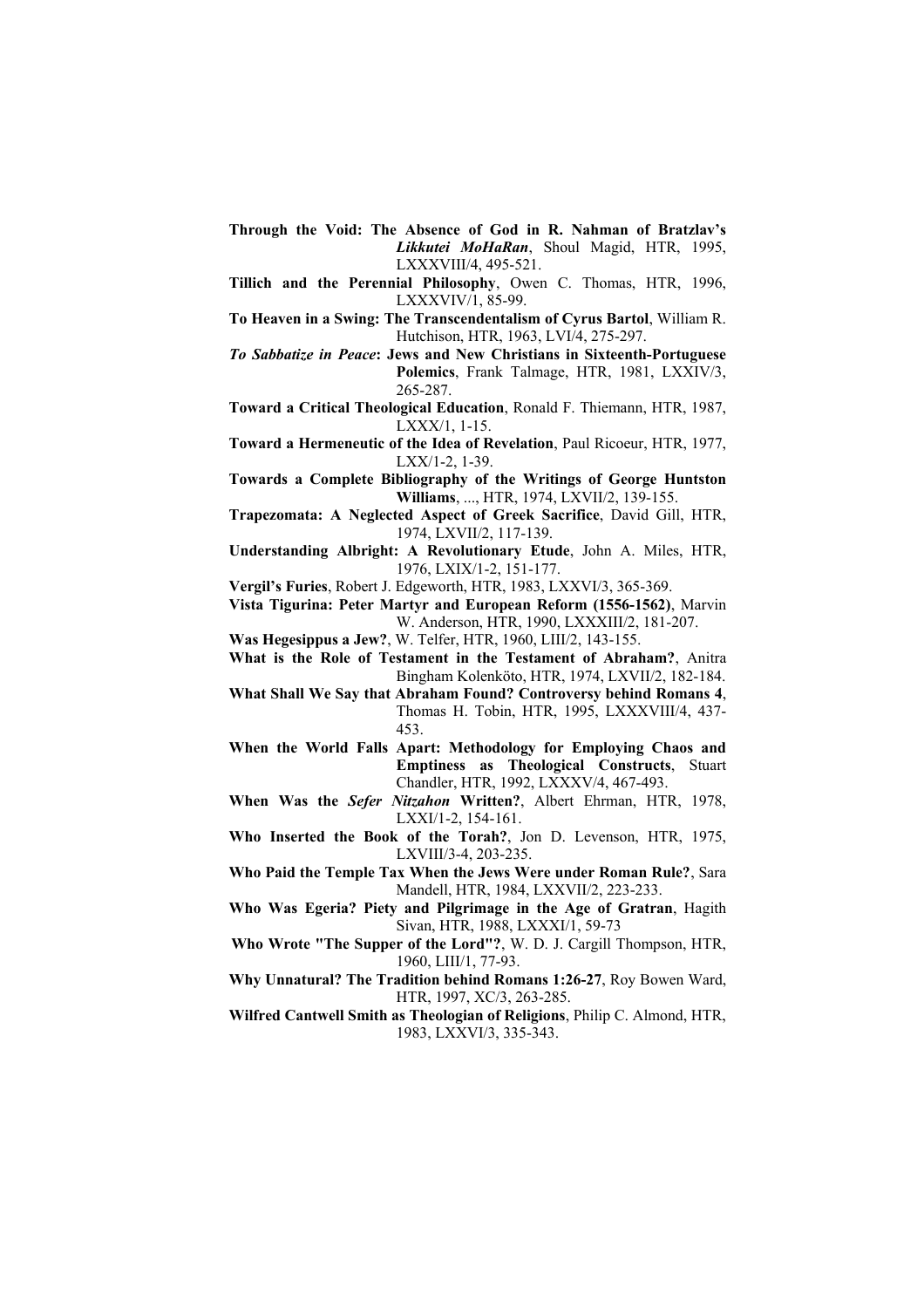- **William Tyndale's Use of History as a Weapon of Religious Controversy**, Rainer Pineas, HTR, 1962, LV/2, 121-143.
- **Wisdom about Tomorrow**, J. Griffiths, HTR, 1960, LIII/3, 219-221.
- **Wisdom, Sense Perception, Nature and Philo's Gender Gradient**, Sharon Lea Mattila, HTR, 1996, LXXXVIV/2, 103-131.
- **Woman and War in Qohelet 7:23-8:1a**, Klaus Baltzer, HTR, 1987, LXXX/1, 127-132.
- **Woman as the Image of God According to John Calvin**, John L.Thompson, HTR, 1988, LXXXI/2, 125-145.
- **World Ages and the Body Politic**, H. J. Rose, HTR, 1961, LIV/3, 131-141.
- **Worship Your Enemies: Aspects of the Cult Worship in Ancient Greece**, Margaret Visser, HTR, 1982, LXXV/4, 403-429.
- **Writings and the Spirit: Authority and Politics in Ancient Christianity**, Helmut Koester, HTR, 1991, LXXXIV/4, 353-373.
- **Yahweh and the God of the Patriarchs**, Frank Moore Cross, HTR, 1962, LV/4, 225-261.

*Yoga and Viyoga***: Simple Religion in Hinduism**, John Stratton Hawley, HTR, 1981, LXXIV/1, 1-21.

**Zealots and Sicarii, Their Origins and Relation** , Morton Smith, HTR, 1971, LXIV/1, 1-21.

**Zurvanism Again**, Richard N. Frye, HTR, 1959, LII/2, 63-75.